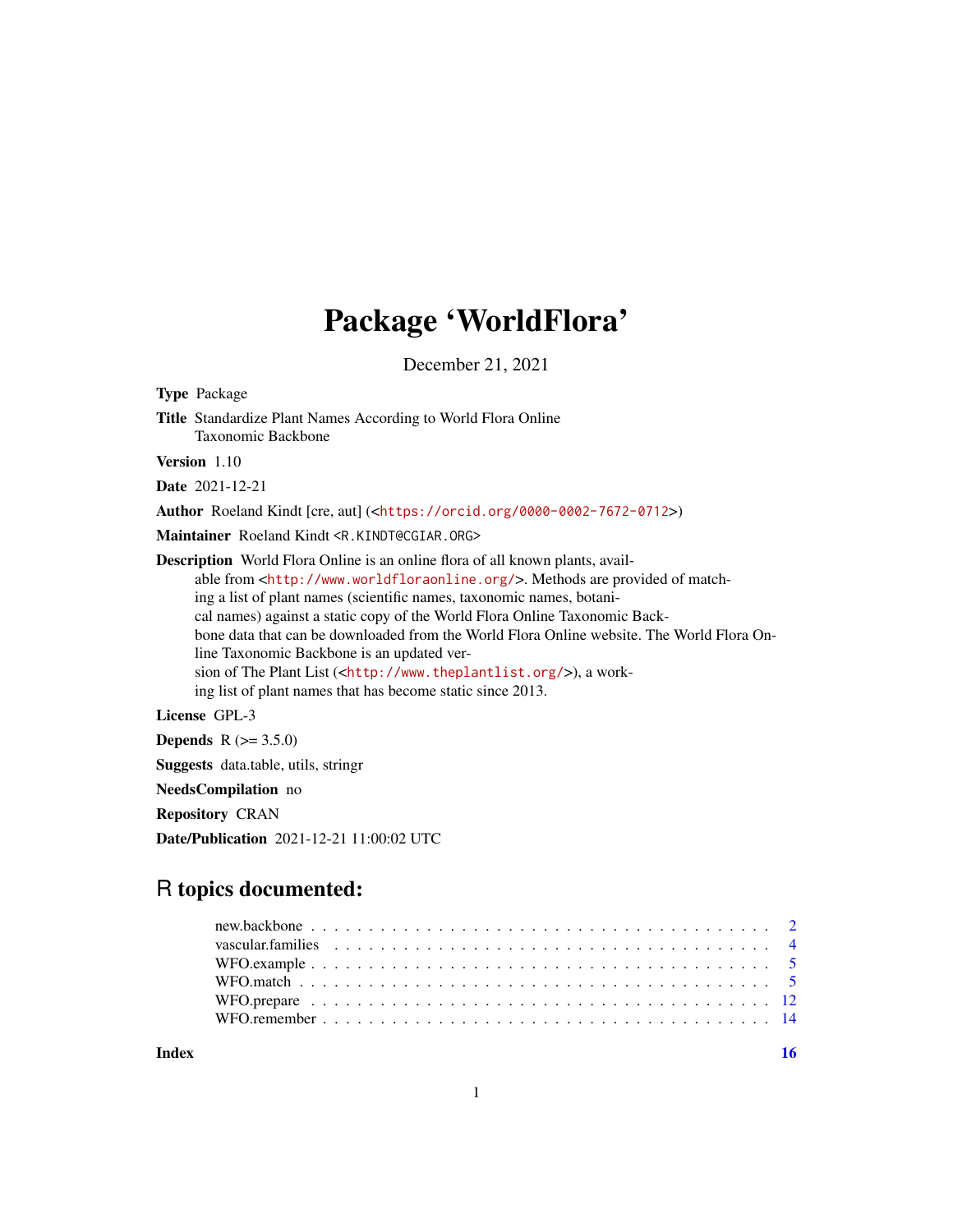#### Description

Instead of using the taxonomic backbone data set from World Flora Online, it is possible to use matching functions of WorldFlora with alternative taxonomic backbone. The function creates new variables that correspond to key variables in the World Flora Online backbone so that matching functions WFO.match and WFO.one can be applied.

#### Usage

```
new.backbone(x,
    taxonID = "taxonID", scientificName = "scientificName",
    scientificNameAuthorship = "scientificNameAuthorship",
    acceptedNameUsageID = NULL, taxonomicStatus = NULL
)
```
#### Arguments

x data.frame with the variables. taxonID name of the variable with the identification scientificName name of the variable with the full taxon name scientificNameAuthorship name of the variable with the naming authors acceptedNameUsageID ID of the record with the current (accepted) name. Should respond to an ID in the 'taxonID' column. In case the taxonomic name is current, then this field should be left blank. This field is used by function WFO.match to find the accepted name of a species. taxonomicStatus Variable that indicates whether the record is for a current name or a synonym.

This variable is used by function WFO.one to discriminate situations where best matches include matches with current names and synonyms.

#### Details

This function allows a user to create a new taxonomic backbone data set that is understood by WFO.match and WFO.one.

Alternative examples with the Mammal Diversity Database ([https://www.mammaldiversity.](https://www.mammaldiversity.org/) [org/](https://www.mammaldiversity.org/)) and the World Checlist of Vascular Plants (<https://wcvp.science.kew.org/>) are provided in the Kindt 2021a,b RPubs.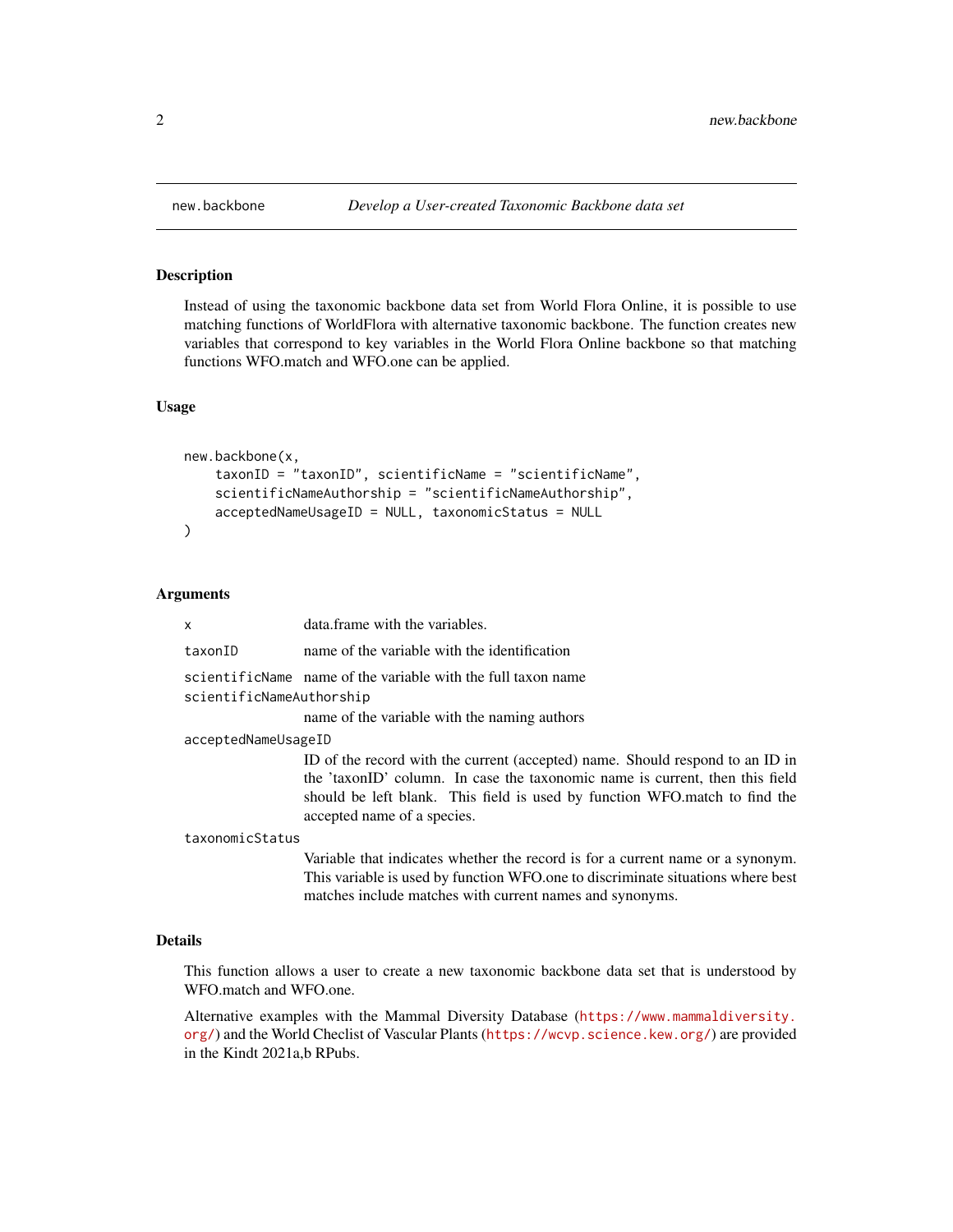#### <span id="page-2-0"></span>new.backbone 3

#### Value

The function returns a data.table that can be understood by WFO.match and WFO.one for standardizing taxonomic names.

#### Author(s)

Roeland Kindt (World Agroforestry)

#### References

Kindt, R. 2021a. Standardizing mammal species names with the Mammal Species Database via exact and fuzzy matching functions from the WorldFlora package. <https://rpubs.com/Roeland-KINDT>

Kindt, R. 2021b. Standardizing GlobalTreeSearch tree species names with World Flora Online and the World Checklist of Vascular Plants <https://rpubs.com/Roeland-KINDT>

#### See Also

[WFO.match](#page-4-1), [WFO.one](#page-4-2)

#### Examples

```
## Not run:
```

```
# load the World Flora Online taxonomic backbone
WFO.remember()
# get a list of Sapotaceae species
Sapotaceae <- WFO.data[WFO.data$family == "Sapotaceae",]
Sapotaceae <- Sapotaceae[Sapotaceae$taxonRank == "SPECIES", ]
Sapotaceae <- Sapotaceae[Sapotaceae$taxonomicStatus == "Accepted", ]
Sapotaceae <- Sapotaceae[, c("scientificName", "scientificNameAuthorship")]
Sapotaceae <- data.frame(ID = c(1:nrow(Sapotaceae)), Sapotaceae)
names(Sapotaceae)[2:3] <- c("species.name", "author")
head(Sapotaceae)
# create a new backbone from the GlobalTreeSearch database,
# after copying locally from https://tools.bgci.org/global_tree_search.php
GTS.dir <- "E://Roeland//R///World Flora Online//2021"
GTS <- read.csv(paste0(GTS.dir, "//global_tree_search.csv"))
GTS \le GTS[, 1:2]
GTS <- data.frame(GTS.ID = paste0("GTS-", c(1:nrow(GTS))), GTS)
nrow(GTS)
# create the new backbone
GTS.data <- new.backbone(GTS,
                         taxonID="GTS.ID",
                         scientificName="TaxonName",
                         scientificNameAuthorship="Author")
head(GTS.data)
```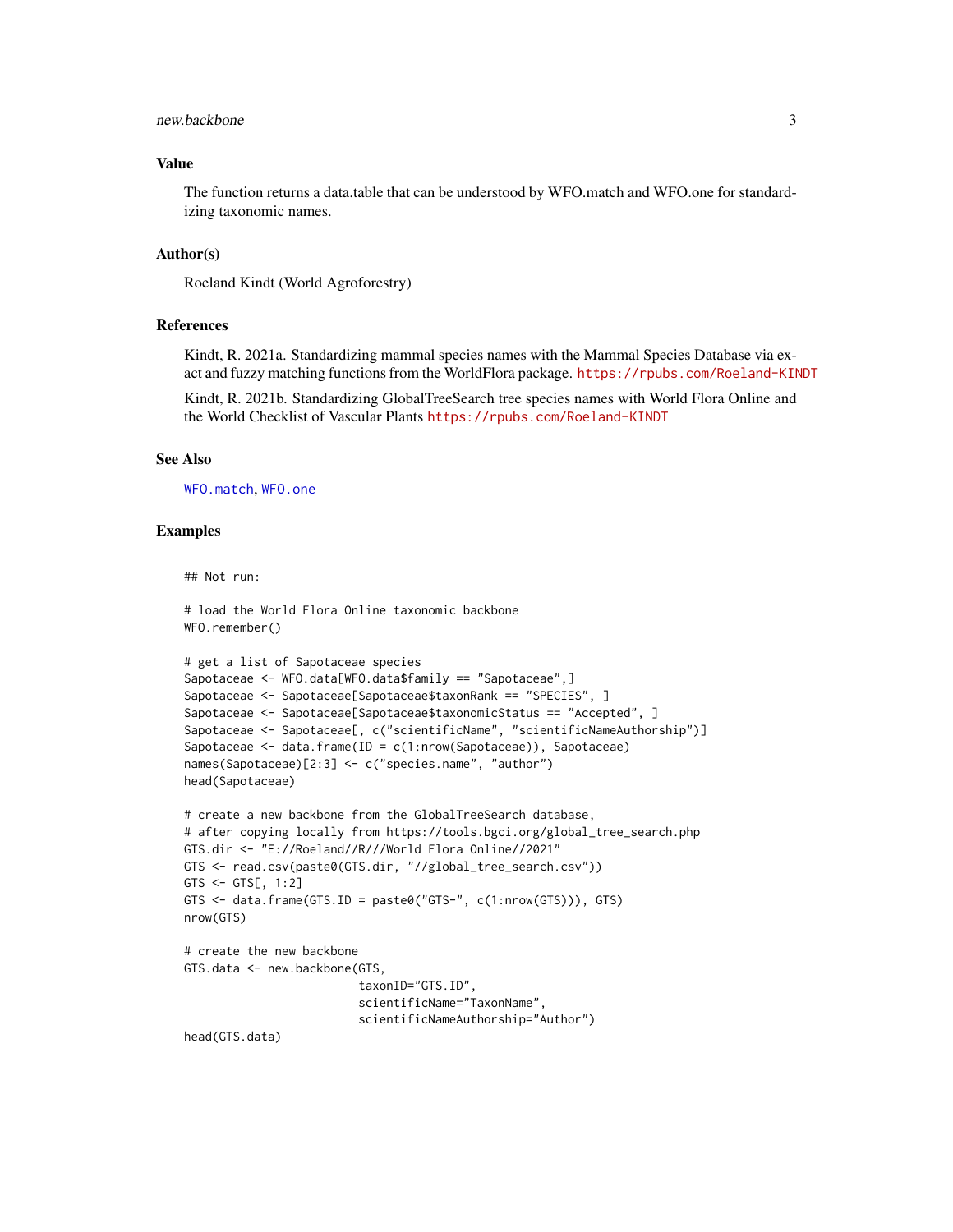```
# Check and standardize Sapotaceae
Sapotaceae.match <- WFO.one(WFO.match(Sapotaceae,
                                      WFO.data = GTS.data,
                                      spec.name = "species.name",
                                      Authorship = "author"))
nrow(Sapotaceae.match[Sapotaceae.match$Fuzzy == FALSE, ] )
nrow(Sapotaceae.match[Sapotaceae.match$Fuzzy == TRUE &
       Sapotaceae.match$Fuzzy.dist < 4, ] )
Sapotaceae.match[Sapotaceae.match$Fuzzy == TRUE &
       Sapotaceae.match$Fuzzy.dist < 4,
       c("ID", "species.name", "Fuzzy.dist", "scientificName")]
```
## End(Not run)

<span id="page-3-1"></span>vascular.families *Orders and Higher Level Classifications of Vascular Plants*

#### **Description**

This data set lists orders for families of vascular plants (angiosperms, gymnosperms and pteridophytes). For angiosperms, information from orders and higher levels of classification correspond to the fourth update of the Angiosperm Phylogeny Group (APG IV, doi: [10.1111/boj.12385\)](https://doi.org/10.1111/boj.12385). Higher levels of classification correspond to names of nodes of the consensus tree (Figure 1 in doi: [10.1111/boj.12385\)](https://doi.org/10.1111/boj.12385). Orders for gymnosperms and pteridophytes were obtained from [http:](http://www.mobot.org/MOBOT/research/APweb/) [//www.mobot.org/MOBOT/research/APweb/](http://www.mobot.org/MOBOT/research/APweb/).

#### Usage

data(vascular.families)

#### Format

A data frame with 476 observations on the following 10 variables.

Group Group.

Family.ID Unique ID for each family. For angiosperms, these correspond to APG IV.

Family Name of the plant family.

Family.taxonID taxonID retrieved from World Flora Online.

Order Name of the plant order.

Order.taxonID taxonID retrieved from World Flora Online.

Node.1 Name of the node in the consensus tree.

Node.2 Name of the node in the consensus tree, with Node.2 nested within Node.1.

Node.3 Name of the node in the consensus tree, with Node.3 nested within Node.2.

Node.4 Name of the node in the consensus tree, with Node.4 nested within Node.3.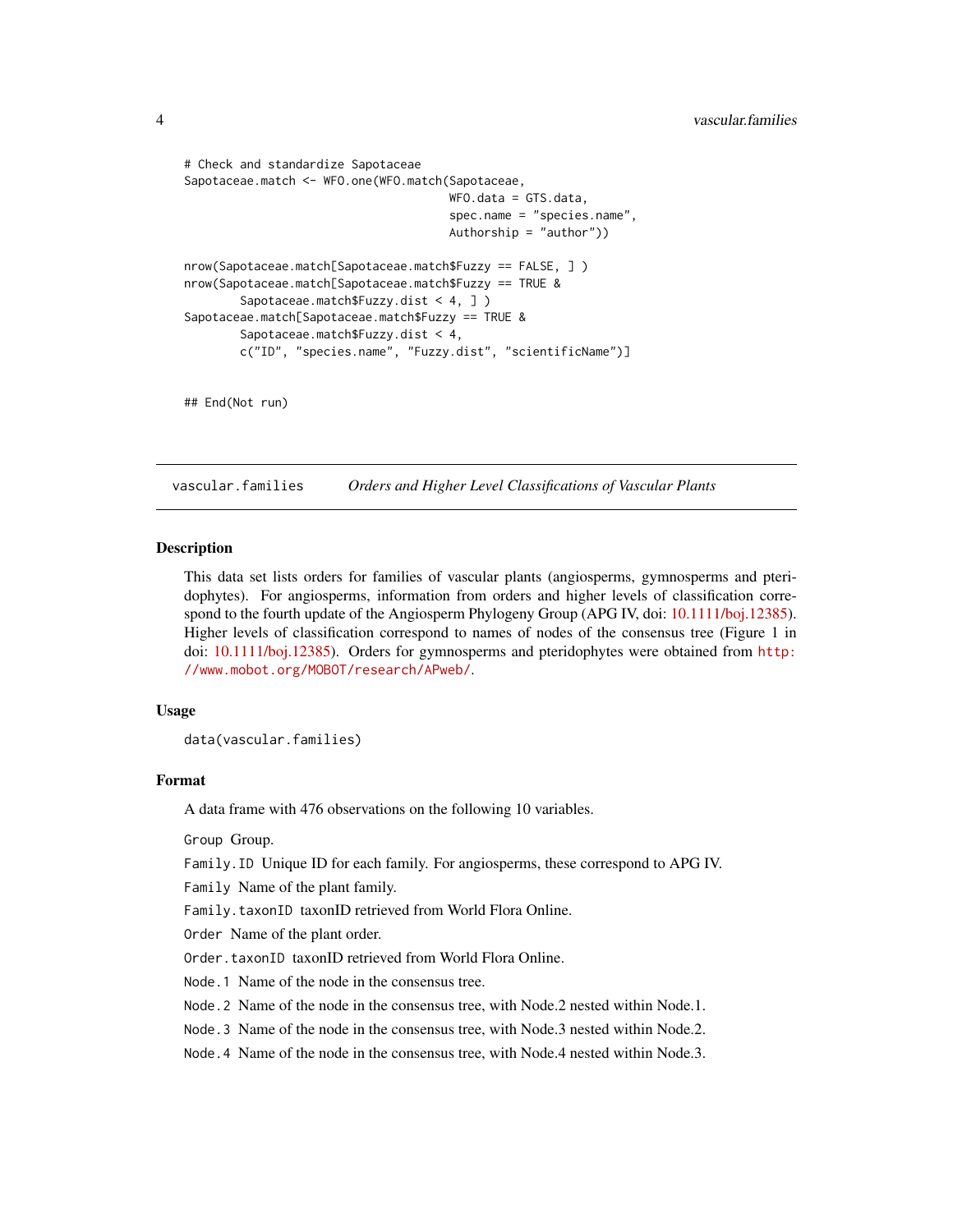# <span id="page-4-0"></span>WFO.example 5

#### References

The Angiosperm Phylogeny Group, M. W. Chase, M. J. M. Christenhusz, M. F. Fay, J. W. Byng, W. S. Judd, D. E. Soltis, D. J. Mabberley, A. N. Sennikov, P. S. Soltis, P. F. Stevens, An update of the Angiosperm Phylogeny Group classification for the orders and families of flowering plants: APG IV, Botanical Journal of the Linnean Society 181: 1-20. doi: [10.1111/boj.12385](https://doi.org/10.1111/boj.12385)

#### Examples

data(vascular.families)

WFO.example *World Flora Online (WFO) taxonomic backbone example data set*

#### Description

This data set is a subset of the World Flora Online taxonomic backbone that allows running the first set of examples. In practical applications, users should first download a static copy of the Taxonomic Backbone data from <http://www.worldfloraonline.org/downloadData>.

#### Usage

data(WFO.example)

# Source

World Flora Online. An Online Flora of All Known Plants. <http://www.worldfloraonline.org>

#### Examples

data(WFO.example)

<span id="page-4-1"></span>

| WFO.match | Standardize plant names according to World Flora Online taxonomic |  |
|-----------|-------------------------------------------------------------------|--|
|           | <i>backbone</i>                                                   |  |

#### <span id="page-4-2"></span>Description

This package checks a list of species against the World Flora Online (WFO) taxonomic backbone. The user needs to first download a static copy of the Taxonomic Backbone data from [http://www.](http://www.worldfloraonline.org/downloadData) [worldfloraonline.org/downloadData](http://www.worldfloraonline.org/downloadData).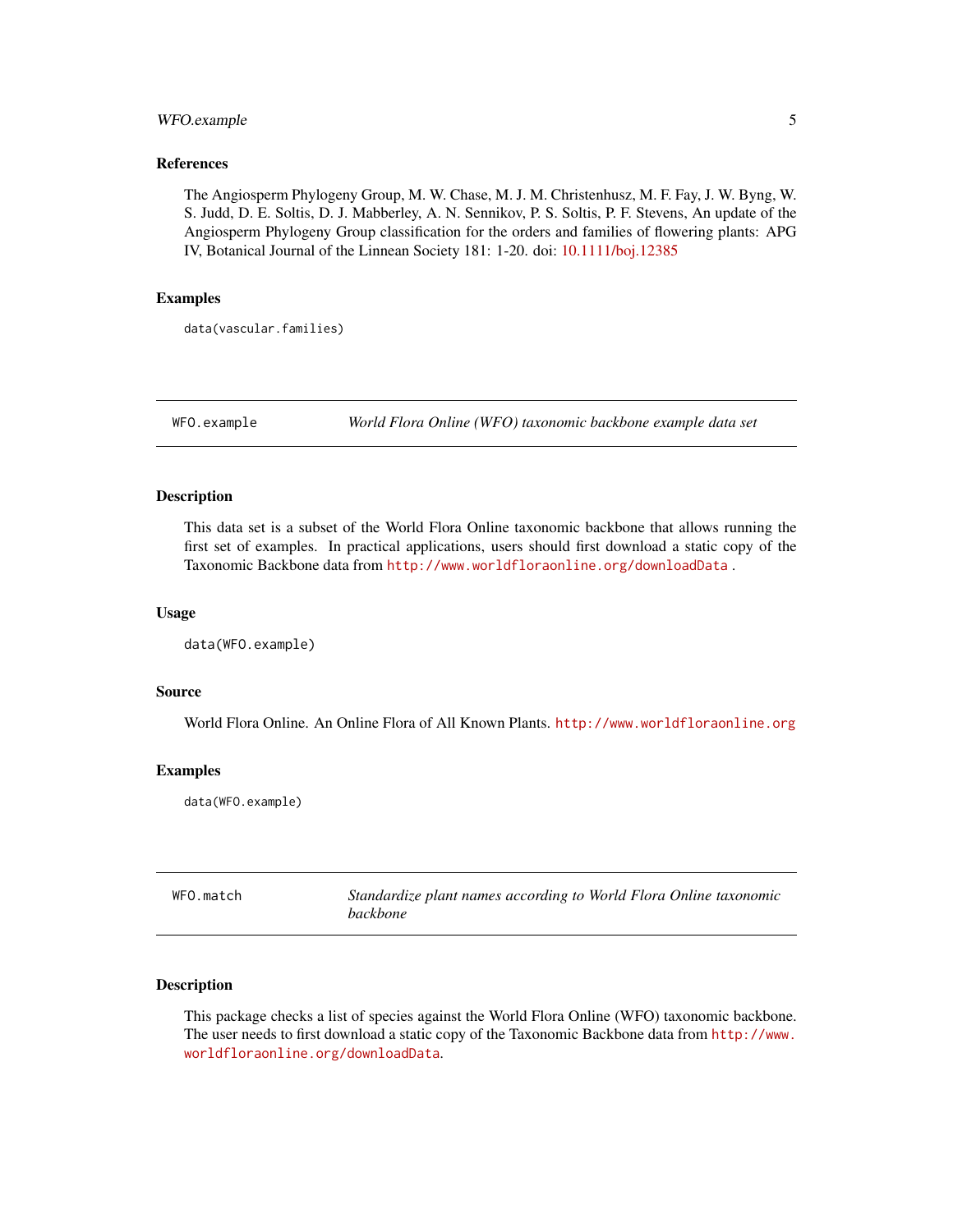#### Usage

```
WFO.match(spec.data = NULL, WFO.file = NULL, WFO.data = NULL,no.dates = TRUE,
    spec.name = "spec.name", Genus = "Genus", Species = "Species",
 Infraspecific.rank = "Infraspecific.rank", Infraspecific = "Infraspecific",
   Authorship = "Authorship", First.dist = FALSE,
   acceptedNameUsageID.match = TRUE,
   Fuzzy = 0.1, Fuzzy.force = FALSE, Fuzzy.max = 250, Fuzzy.min = TRUE,
   Fuzzy.shortest = FALSE, Fuzzy.within = FALSE,
   Fuzzy.two = TRUE, Fuzzy.one = TRUE,
   squish = TRUE,spec.name.tolower = FALSE, spec.name.nonumber = TRUE, spec.name.nobrackets = TRUE,
   exclude.infraspecific = FALSE,
   infraspecific.excluded = c("cultivar.", "f.", "sect.", "subf.", "subg.",
        "subsp.", "subvar.", "var", "var.", "[infraspec.]", "fo.", "forma",
        "nothosubsp.", "nothovar.", "sect."),
    spec.name.sub = TRUE,sub.pattern=c(" sp[.] A", " sp[.] B", " sp[.] C", " sp[.]", " spp[.]", " pl[.]",
    " indet[.]", " ind[.]", " gen[.]", " g[.]", " fam[.]", " nov[.]", " prox[.]",
        " cf[.]", " aff[.]", " s[.]s[.]", " s[.]l[.]",
        " p[.]p[.]", " p[.] p[.]", "[?]", " inc[.]", " stet[.]", "Ca[.]",
     "nom[.] cons[.]", "nom[.] dub[.]", " nom[.] err[.]", " nom[.] illeg[.]",
     " nom[.] inval[.]", "nom[.] nov[.]", "nom[.] null[.]", "nom[.] obl[.]",
    " nom[.] prot[.]", " nom[.] rej[.]", " nom[.] supp[.]", " sensu aut[.]"),
   verbose = TRUE, counter = 1000)
WFO.util(WFO.readtt = NULL, browse = FALSE, browse.com = c(1:1), ...WFO.one(WFO.result = NULL, priority = "Accepted",spec.name = NULL, Auth.dist = NULL, First.dist = NULL,
   verbose = TRUE, counter = 1000)
WFO.browse(taxon, WFO.file = NULL, WFO.data = NULL,
   accelted.out = FALSE, acceptedNameUsageID.math = TRUE, ...)WFO.synonyms(taxon, WFO.file = NULL, WFO.data = NULL, ...)
WFO.family(taxon, WFO.file = NULL, WFO.data = NULL, ...)
```
#### Arguments

| spec.data | A data frame containing variables with species names. In case that a character<br>vector is provided, then this vector will be converted to a data frame |
|-----------|----------------------------------------------------------------------------------------------------------------------------------------------------------|
| WFO.file  | File name of the static copy of the Taxonomic Backbone. If not NULL, then data<br>will be reloaded from this file.                                       |
| WFO.data  | Data set with the static copy of the Taxonomic Backbone. Ignored if WFO. file<br>is not NULL.                                                            |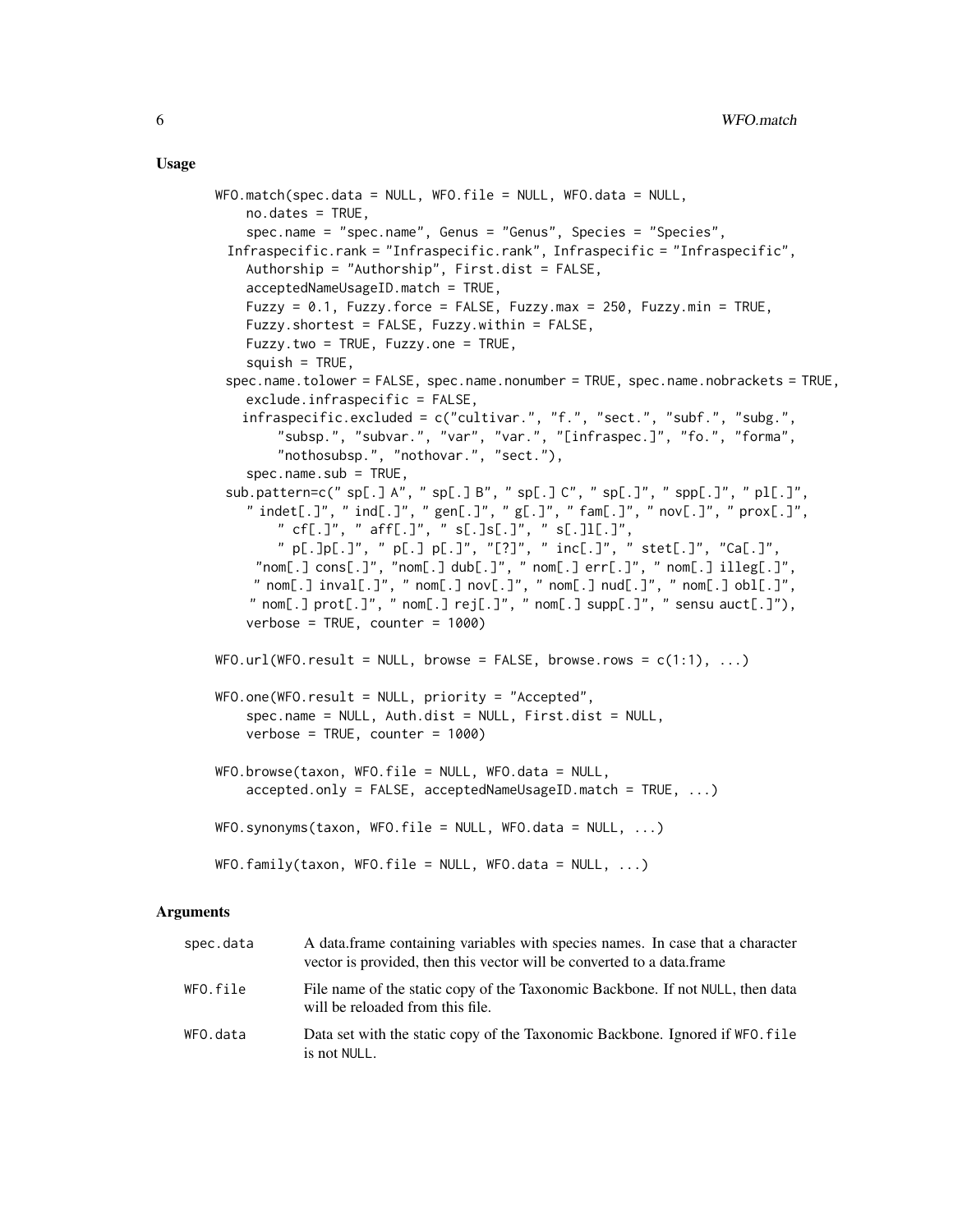<span id="page-6-0"></span>

| no.dates                  | Speeding up the loading of the WFO data by not loading fields of 'created' and<br>'modified'.                                                                                                                                                                                                            |
|---------------------------|----------------------------------------------------------------------------------------------------------------------------------------------------------------------------------------------------------------------------------------------------------------------------------------------------------|
| spec.name                 | Name of the column with taxonomic names. In case that a spec.name is pro-<br>vided, then separate genus and species names will be ignored. For function<br>WFO. one, giving the name for this columns results in copying a submitted but<br>unmatched plant name into the scientificName of the results. |
| Genus                     | Name of the column with the genus names.                                                                                                                                                                                                                                                                 |
| Species                   | Name of the column with the species names.                                                                                                                                                                                                                                                               |
| Infraspecific.rank        |                                                                                                                                                                                                                                                                                                          |
|                           | Name of the column with the infraspecific rank (such as "subsp.", "var." or "cul-<br>tivar.").                                                                                                                                                                                                           |
| Infraspecific             | Name of the column with the infraspecific names.                                                                                                                                                                                                                                                         |
| Authorship                | Name of the column with the naming authorities.                                                                                                                                                                                                                                                          |
| First.dist                | If TRUE, then calculate the fuzzy distance between the first words of the submit-<br>ted and matched names (these are typically the genus names).                                                                                                                                                        |
| acceptedNameUsageID.match | If TRUE, obtain the accepted name and others details from the earlier accepted-<br>NameUsageID.                                                                                                                                                                                                          |
| Fuzzy                     | If larger than 0, then attempt fuzzy matching in case an identifical taxonomic<br>name is not found in the World Flora Online. This argument will be used as ar-<br>gument max.distance in the internally called agrep. Note that fuzzy matching<br>is only possible for the spec.name.                  |
| Fuzzy.force               | If TRUE, always use the fuzzy matching algorithm, even when the spec.name<br>was matched exactly.                                                                                                                                                                                                        |
| Fuzzy.max                 | Maximum number of fuzzy matches.                                                                                                                                                                                                                                                                         |
| Fuzzy.min                 | If TRUE, limit the matching of names to those with the smallest Levenshtein<br>distance, calculated via adist.                                                                                                                                                                                           |
|                           | Fuzzy.shortest If TRUE, limit the matching of names to those with the most similar length of<br>characters (this feature is expected to eliminate matches at infraspecific levels,<br>see examples).                                                                                                     |
| Fuzzy.within              | If TRUE, limit the matching of names to those that contain exactly the submitted<br>plant name (this feature is expected to be useful when submitting plant names<br>that only contain a subset of the first characters of the species name, in order to<br>check for best matches manually afterwards). |
| Fuzzy.two                 | If TRUE, in case that there were no fuzzy matches, limit the terms to be matched<br>to the first two (these are expected to be genus and species names).                                                                                                                                                 |
| Fuzzy.one                 | If TRUE, in case that there were no fuzzy matches, limit the terms to be matched<br>to the first one (expected to be the genus name).                                                                                                                                                                    |
| squish                    | If TRUE, remove repeated whitespace and white space from the start and end of<br>the submitted full name via str_squish.                                                                                                                                                                                 |
| spec.name.tolower         |                                                                                                                                                                                                                                                                                                          |

If TRUE, then convert all characters of the spec.name to lower case via [tolower.](#page-0-0)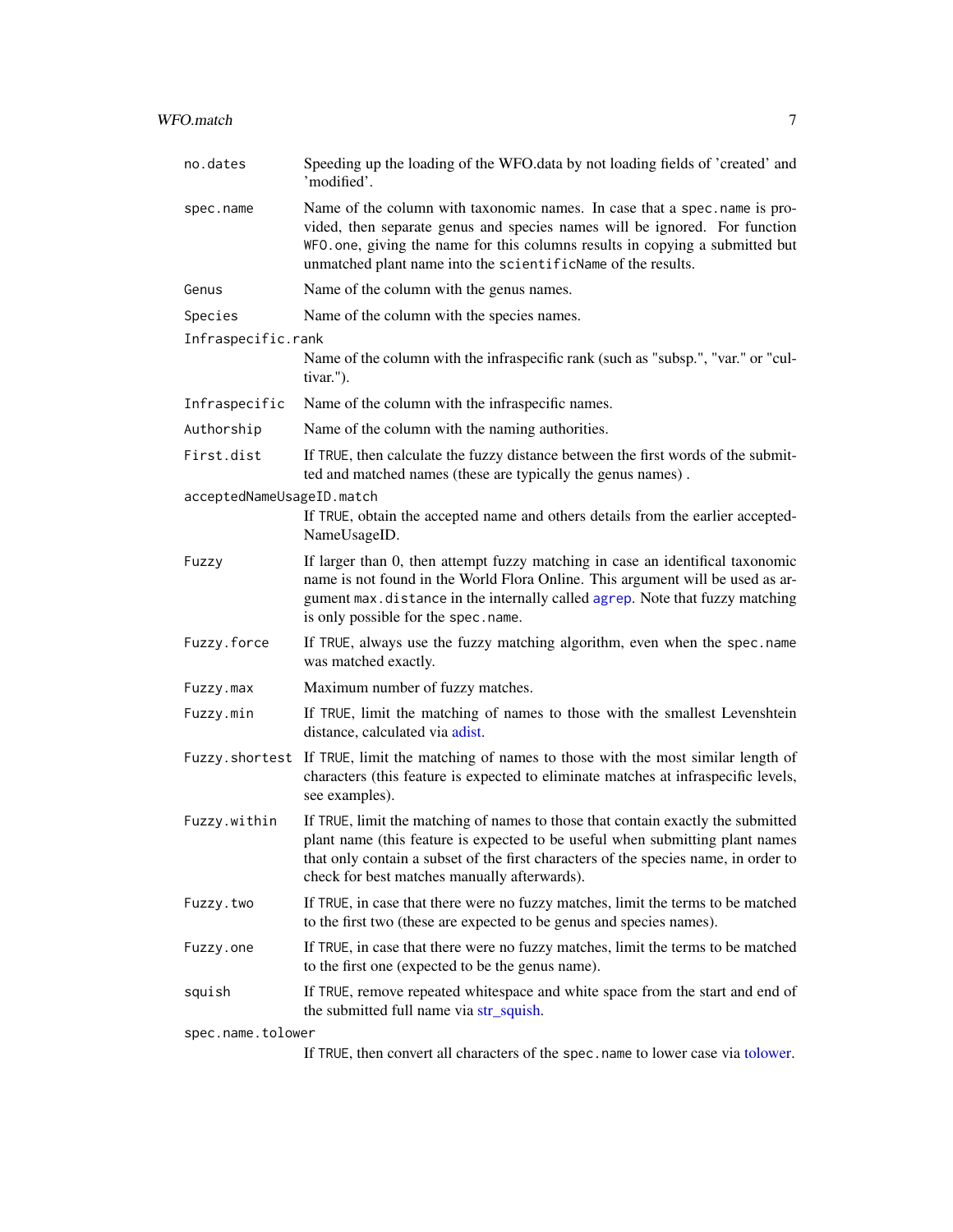<span id="page-7-0"></span>

| spec.name.nonumber     |                                                                                                                                                                                                                                                                                                                                                                                                                                                                                   |
|------------------------|-----------------------------------------------------------------------------------------------------------------------------------------------------------------------------------------------------------------------------------------------------------------------------------------------------------------------------------------------------------------------------------------------------------------------------------------------------------------------------------|
|                        | If TRUE, then submitted spec.name that contain numbers will be interpreted as<br>genera, only matching the first word.                                                                                                                                                                                                                                                                                                                                                            |
| spec.name.nobrackets   |                                                                                                                                                                                                                                                                                                                                                                                                                                                                                   |
|                        | If TRUE, then submitted spec.name then sections of the submitted name after<br>'(' will be removed. Note that this will also remove sections after ')', such as<br>authorities for plant names that are in a separate column of WFO.                                                                                                                                                                                                                                              |
| exclude.infraspecific  |                                                                                                                                                                                                                                                                                                                                                                                                                                                                                   |
|                        | If TRUE, then exclude records that contain the infraspecific levels defined by<br>infraspecific.excluded.                                                                                                                                                                                                                                                                                                                                                                         |
| infraspecific.excluded |                                                                                                                                                                                                                                                                                                                                                                                                                                                                                   |
|                        | Infraspecific levels (available from column 'verbatimTaxonRank') excluded in<br>the results. Note that levels are excluded both in direct matches and matches<br>with the accepted name.                                                                                                                                                                                                                                                                                          |
| spec.name.sub          | If TRUE, then delete sections of the spec.name that match the sub.pattern.                                                                                                                                                                                                                                                                                                                                                                                                        |
| sub.pattern            | Sections of the spec. name to be deleted                                                                                                                                                                                                                                                                                                                                                                                                                                          |
| verbose                | Give details on the fuzzy matching process.                                                                                                                                                                                                                                                                                                                                                                                                                                       |
| counter                | Progress on the matching process is reported by multiples of this counter.                                                                                                                                                                                                                                                                                                                                                                                                        |
| WFO.result             | Result obtained via WFO.match.                                                                                                                                                                                                                                                                                                                                                                                                                                                    |
| browse                 | If TRUE, then browse urls specified by browse.rows.                                                                                                                                                                                                                                                                                                                                                                                                                               |
| browse.rows            | Indices of row with the urls to be browsed.                                                                                                                                                                                                                                                                                                                                                                                                                                       |
| priority               | Method of selecting the 1-to-1 matches. Option Accepted first limits candidates<br>to accepted names, with a possible second step of eliminating accepted names<br>that are synonyms. Option Synonym first limits candidates to those that are not<br>synonyms, with a possible second step of eliminating names that are not ac-<br>cepted. When the number of matches is larger than one after these steps, a third<br>algorithm picks the candidate with the smallest taxonID. |
| Auth.dist              | In case that the name of the variable with the Levenshtein distance between the<br>authorship names is provided, then the algorithm first prioritizes records with<br>the best match between the submitted and matched author names.                                                                                                                                                                                                                                              |
| taxon                  | Character string with the name of the taxon for which information will be given<br>(for families, different genera; for genera, different specieds; for species, in-<br>fraspecific levels).                                                                                                                                                                                                                                                                                      |
| accepted.only          | If TRUE, then only provide taxa with accepted names.                                                                                                                                                                                                                                                                                                                                                                                                                              |
| .                      | Other arguments for browseURL (WFO.url) or WFO.match (WFO.browse).                                                                                                                                                                                                                                                                                                                                                                                                                |

# Details

The principal function (WFO.match) matches plant names. Columns retrieved from the World Flora Online are added to the provided input data.frame. In case that there are multiple matches, then rows from the input data.frame are repeated.

Column 'Unique' shows whether there was a unique match (or not match) in the WFO.

Column 'Matched' shows whether there was a match in the WFO.

Column 'Fuzzy' shows whether matching was done by the fuzzy method.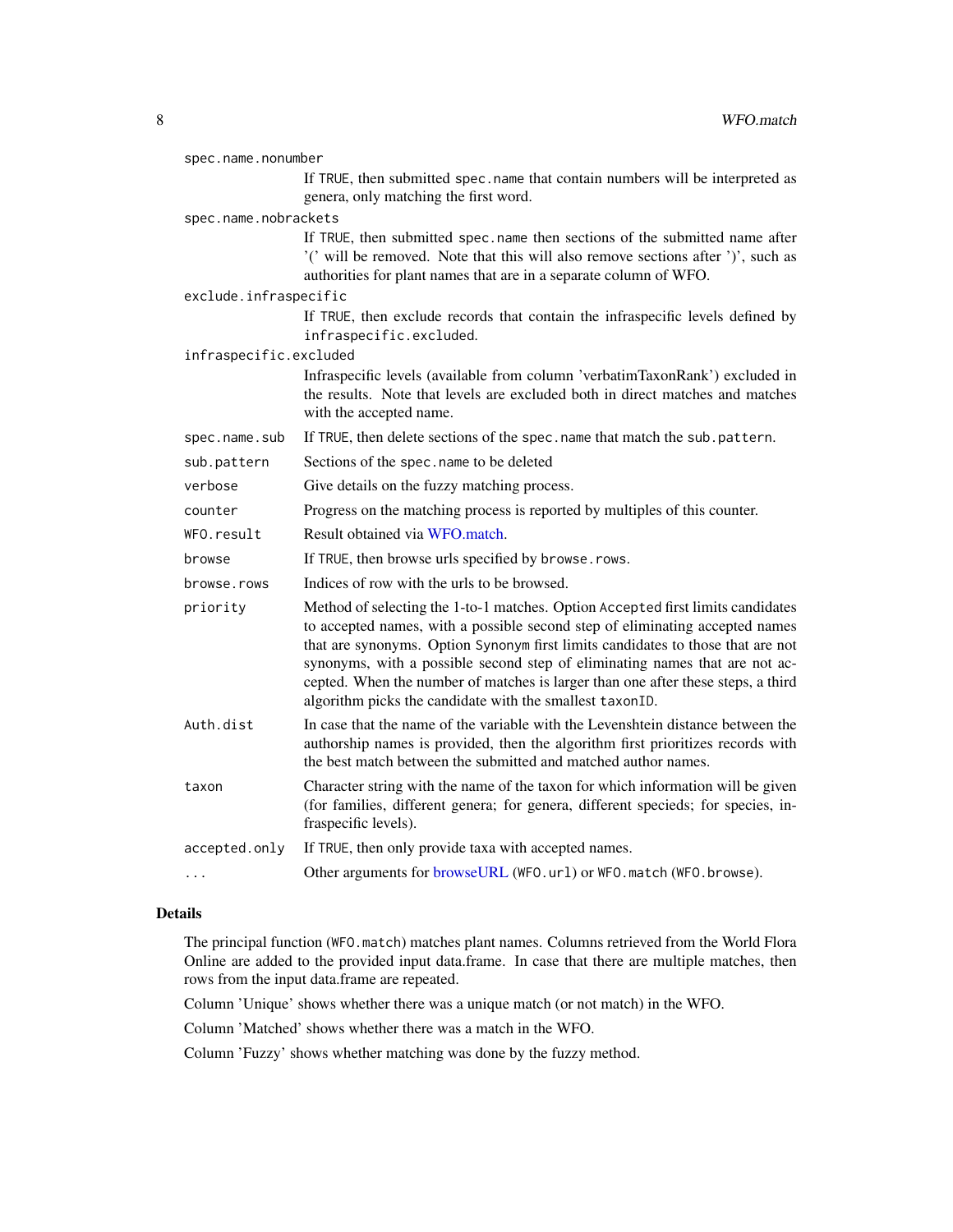#### <span id="page-8-0"></span>WFO.match 9

Column 'Fuzzy.dist' gives the Levenshtein distance calculated between submitted and matched plant names [adist.](#page-0-0)

Column 'Auth.dist' gives the Levenshtein distance calculated between submitted and matched authorship names, if the former were provided [adist.](#page-0-0)

Column 'Subseq' gives different numbers for different matches for the same plant name.

Column 'Hybrid' shows whether there was a hybrid character in the scientificName.

Column 'New.accepted' shows whether the species details correspond to the current accepted name.

Column 'Old.status' gives the taxonomic status of the first match with the non-blank accepted-NameUsageID.

Column 'Old.ID' gives the ID of the first match with the non-blank acceptedNameUsageID.

Column 'Old.name' gives the name of the first match with the non-blank acceptedNameUsageID.

The function was inspired on the Taxonstand package that matches plant names against The Plant List. Note that The Plant List has been static since 2013, but was used as the starting point for the Taxonomic Backbone of the World Flora Online.

Function WFO.one finds one unique matching name for each submitted name. Via priority = "Accepted", it first limits candidates to accepted names, with a possible second step of eliminating accepted names that are synonyms. Via priority = "Synonym", it first limits candidates to those that are not synonyms, with a possible second step of eliminating names that are not accepted. When the number of matches is larger than one after these steps, a third algorithm picks the candidate with the smallest taxonID. When a spec.name is given to WFO.one, the original submitted name is inserted for the codescientificName.

When the user specifies the column with the Auth.dist, documenting the Levenshtein distance between the submitted and matched authorities, then WFO.one first prioritizes records with best match between Authorities.

Function WFO.browse lists all the genera for a family, all species for a genus or all infraspecific levels for a species.

Function WFO.synonyms gives all records with the acceptedNameUsageID equal to the matched accepted species shown in the first row.

Function WFO.family provides information on the order of vascular plants, based on information available from [vascular.families.](#page-3-1) Based on an internal list of bryophyte families, when the submitted plant name is a bryophyte, the function returns 'bryophyte' instead.

#### Value

The main function returns a data.set with the matched species details from the WFO.

#### Author(s)

Roeland Kindt (World Agroforestry)

#### References

World Flora Online. An Online Flora of All Known Plants. <http://www.worldfloraonline.org> Sigovini M, Keppel E, Tagliapietra. 2016. Open Nomenclature in the biodiversity era. Methods in Ecology and Evolution 7: 1217-1225.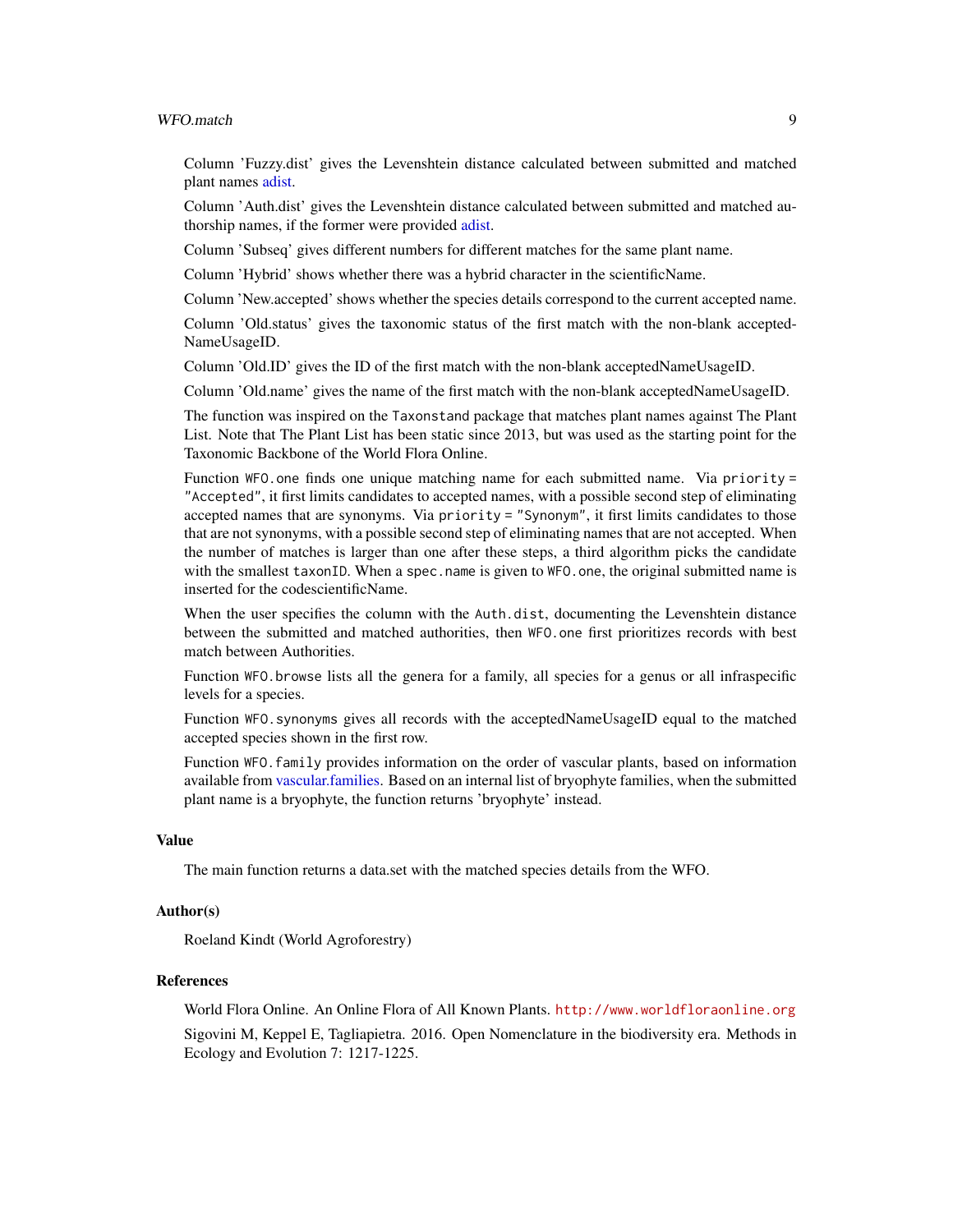Kindt, R. 2020. WorldFlora: An R package for exact and fuzzy matching of plant names against the World Flora Online taxonomic backbone data. Applications in Plant Sciences 8(9): e11388

#### Examples

```
data(WFO.example)
spec.test <- data.frame(spec.name=c("Faidherbia albida", "Acacia albida",
    "Omalanthus populneus", "Pygeum afric"))
WFO.match(spec.data=spec.test, WFO.data=WFO.example, counter=1, verbose=TRUE)
# Also calculate the Levenshtein distance for the genus
WFO.match(spec.data=spec.test, WFO.data=WFO.example, First.dist=TRUE,
    counter=1, verbose=TRUE)
# Show all the fuzzy matches, which included those at infraspecifc level
e1 <- WFO.match(spec.data=spec.test, WFO.data=WFO.example, counter=1,
    Fuzzy.min=FALSE, Fuzzy.shortest=FALSE, verbose=TRUE)
e1
# Use function WFO.one for a 1-to-1 match between submitted and matched names
WFO.one(e1)
# Hybrid species
WFO.match("Arabis divaricarpa", WFO.data=WFO.example)
WFO.match("Arabis x divaricarpa", WFO.data=WFO.example)
# Convert capitals to lower case
WFO.match("FAIDHERBIA ALBIDA", WFO.data=WFO.example, spec.name.tolower=TRUE)
# Remove sections of plant names that are equal to ' sp.' or ' indet. '
WFO.match("Prunus sp.", WFO.data=WFO.example, spec.name.sub=TRUE)
# Get urls, but do not open any
e2 <- WFO.match(spec.data=spec.test, WFO.data=WFO.example, counter=1, verbose=TRUE)
WFO.url(e2, browse=FALSE, browse.rows=c(1:nrow(e1)))
# Include input species names where now matches were found
# This happens when the name with original species names is provided to WFO.one
x1 <- WFO.match("World agroforestry", WFO.data=WFO.example)
WFO.one(x1, spec.name="spec.name")
## Not run:
# Cross-check with Taxonstand results
library(Taxonstand)
data(bryophytes)
```

```
# Give the file with the static copy of the Taxonomic Backbone data ('classification.txt')
```

```
# that was downloaded from \url{http://www.worldfloraonline.org/downloadData}.
```

```
# Possibly first use unzip(file.choose()) for the downloaded WFO_Backbone.zip
```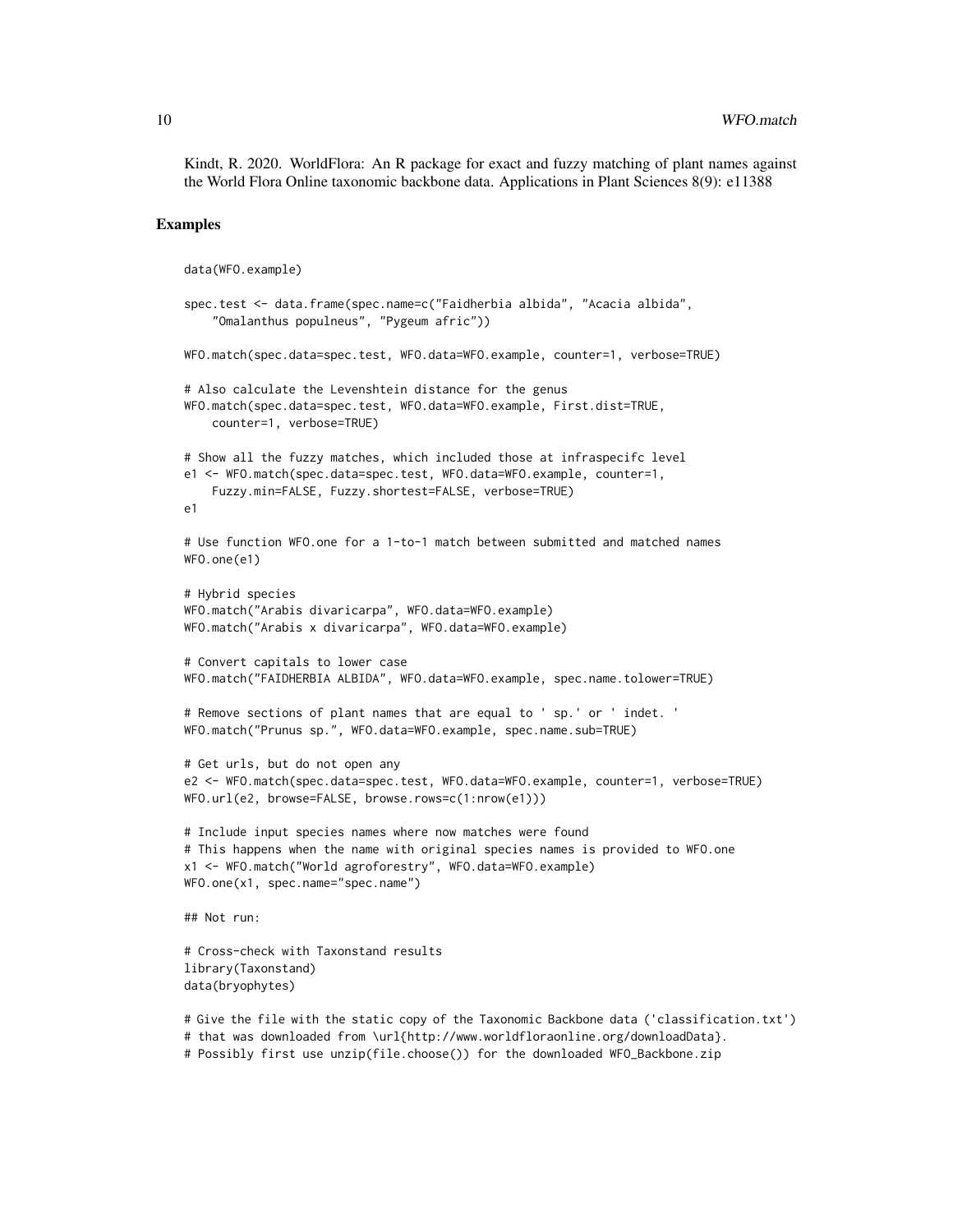#### WFO.match 11

```
WFO.file.RK <- file.choose()
# check species name
w1 <- WFO.match(bryophytes[1:20, ], WFO.file=WFO.file.RK, spec.name="Full.name", counter=1)
w1
# check species name from list of names
w1 <- WFO.match(bryophytes$Full.name[1:20], WFO.file=WFO.file.RK, counter=1)
# re-check species names obtained via Taxonstand
# note that Taxonstand did not match some infraspecific names ('Higher.level')
r1 <- Taxonstand::TPL(bryophytes$Full.name[1:20], corr = TRUE)
w2 <- WFO.match(r1, WFO.file=WFO.file.RK, Genus="New.Genus", Species="New.Species",
      Infraspecific.rank="New.Infraspecific.rank", Infraspecific="New.Infraspecific", counter=1)
w2
# only check genus and species
# specify different names for infraspecific columns as default to Taxonstand
w3 <- WFO.match(r1, WFO.file=WFO.file.RK, Genus="New.Genus", Species="New.Species",
          Infraspecific.rank="none", Infraspecific="none", counter=1)
# note that the method above also retrieved infraspecific levels
# to only retrieve at the species level, match infraspecific levels with an empty column
r1$empty <- rep("", nrow(r1))
w4 <- WFO.match(r1, WFO.file=WFO.file.RK, Genus="New.Genus", Species="New.Species",
          Infraspecific.rank="empty", Infraspecific="empty", counter=1)
# as an alternative to the method above, exclude all documented infraspecific levels
# from the results
w5 <- WFO.match(r1, WFO.file=WFO.file.RK, Genus="New.Genus", Species="New.Species",
          exclude.infraspecific=TRUE, counter=1)
# save results to file
# utils::write.table(w4, quote=F, sep="\t", row.names=F, append=FALSE)
# limit the fuzzy matches to those that contain a shortened version of a species name
w6 <- WFO.match("Acacia caes", WFO.file=WFO.file.RK, Fuzzy=0.01, Fuzzy.within=TRUE, verbose=TRUE)
# show all the matches for a genus
spec.test1 <- data.frame(Genus=c("Casimiroa"))
w8 <- WFO.match(spec.test1, WFO.file=WFO.file.RK, exclude.infraspecific=TRUE, verbose=TRUE)
# show all listings at a next hierarchical level
WFO.data1 <- data.table::fread(WFO.file.RK, encoding="UTF-8")
WFO.browse("Pinaceae", WFO.data=WFO.data1)
WFO.browse("Pinaceae", WFO.data=WFO.data1, accepted.only=T)
WFO.browse("Tsuga", WFO.data=WFO.data1)
WFO.browse("Tsuga", WFO.data=WFO.data1, accepted.only=T)
WFO.browse("Olea europaea", WFO.data=WFO.data1)
```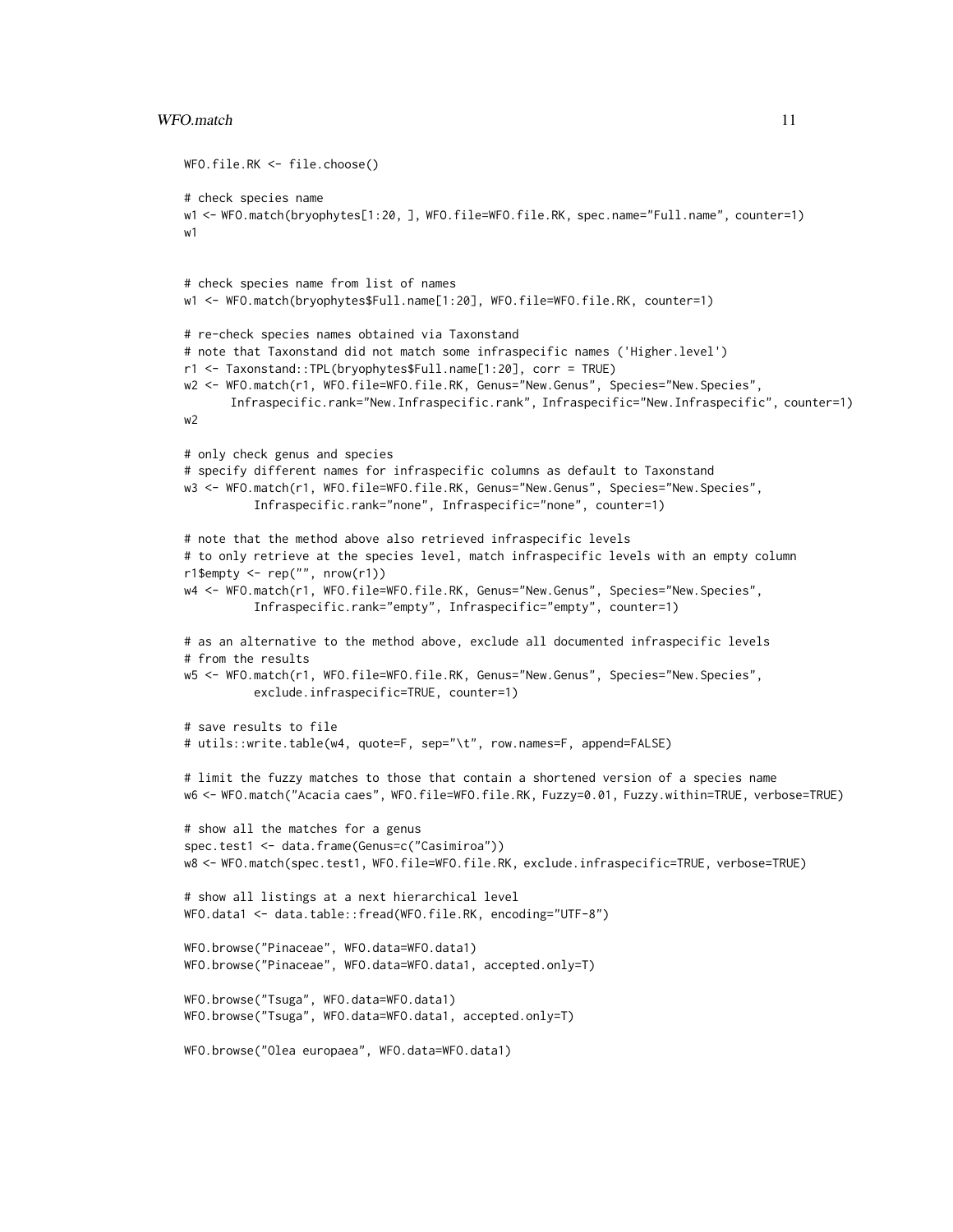```
WFO.browse("Olea europaea", WFO.data=WFO.data1, accepted.only=T)
# browsing only works at family, genus and species levels
# for orders, however, information is given from vascular.families
WFO.browse("Polypodiales", WFO.data=WFO.data1)
# submitting no name results in a list of all families
WFO.browse(, WFO.data=WFO.data1)
# give synonyms
WFO.synonyms("Olea europaea", WFO.data=WFO.data1)
# give order and other higher levels from family
WFO.family("Olea europaea", WFO.data=WFO.data1)
## End(Not run)
```
WFO.prepare *Prepare a data set for analysis with WFO.match*

#### Description

The function attempts to split a list of species names with naming authorities in different fields of botanical names and authorities.

#### Usage

```
WFO.prepare(spec.data = NULL, spec.full="spec.full",
squish = TRUE, spec.name.nonumber = TRUE,spec.name.sub = TRUE,sub.pattern = c(" sp[.] A", " sp[.] B", " sp[.] C", " sp[.]", " spp[.]", " pl[.]",
    " indet[.]", " ind[.]", " gen[.]", " g[.]", " fam[.]", " nov[.]", " prox[.]",
        " cf[.]", " aff[.]", " s[.]s[.]", " s[.]l[.]",
        " p[.]p[.]", " p[.] p[.]", "[?]", " inc[.]", " stet[.]", "Ca[.]",
     "nom[.] cons[.]", "nom[.] dub[.]", " nom[.] err[.]", " nom[.] illeg[.]"," nom[.] invall[.]", "nom[.] nov[.]", "nom[.] null[.]", "nom[.] obl[.]",
    " nom[.] prot[.]", " nom[.] rej[.]", " nom[.] supp[.]", " sensu aut[.]"),
genus.2.flag = TRUE, species.2.flag = TRUE,
punctuation.flag = TRUE, pointless.flag = TRUE,
trinomial = c("cultivar.", "f.", "sect.", "subf.", "subg.",
    "subsp.", "subvar.", "var.",
    "CULTIVAR.", "SECT.", "SUBF.", "SUBG.", "SUBSP.", "SUBVAR.", "VAR."),
verbose = TRUE, counter = 1000)
```
#### Arguments

spec.data A data.frame containing variables with species names. In case that a character vector is provided, then this vector will be converted to a data.frame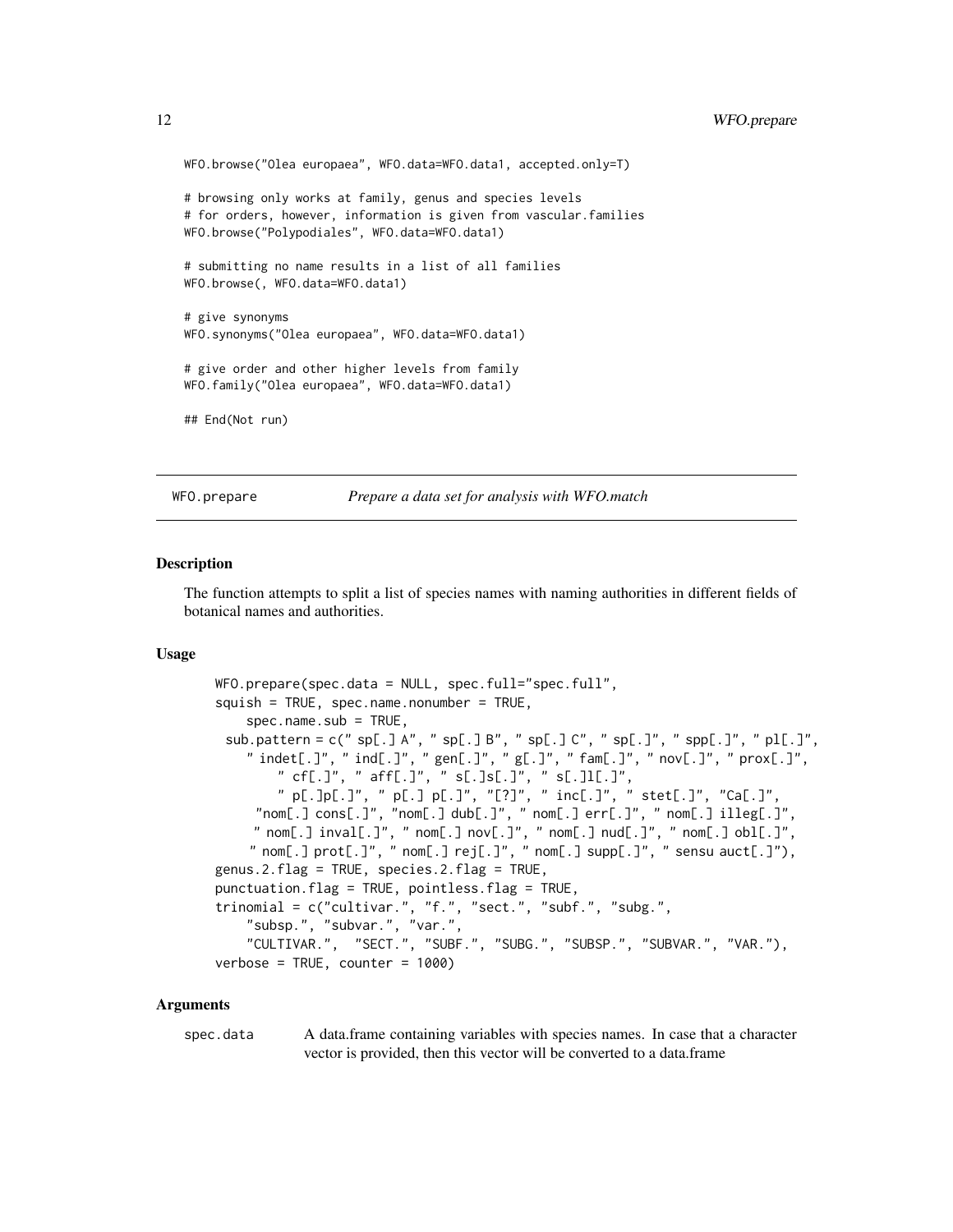# <span id="page-12-0"></span>WFO.prepare 13

| spec.full          | Name of the column with full taxonomic names.                                                                                                                                                       |
|--------------------|-----------------------------------------------------------------------------------------------------------------------------------------------------------------------------------------------------|
| squish             | If TRUE, remove repeated whitespace and white space from the start and end of<br>the submitted full name via str_squish.                                                                            |
| spec.name.nonumber |                                                                                                                                                                                                     |
|                    | If TRUE, then submitted spec. full that contain numbers will be interpreted as<br>genera, only matching the first word.                                                                             |
| spec.name.sub      | If TRUE, then delete sections of the spec. full that match the sub pattern.                                                                                                                         |
| sub.pattern        | Sections of the spec. full to be deleted                                                                                                                                                            |
| genus.2.flag       | Flag first part of the names with only 2 characters.                                                                                                                                                |
| species.2.flag     | Flag second part of the names with only 2 characters.                                                                                                                                               |
| punctuation.flag   |                                                                                                                                                                                                     |
|                    | Flag if the retained plant name has punctuation characters.                                                                                                                                         |
|                    | pointless. flag Flag if the retained plant name has sub pattern without the point.                                                                                                                  |
| trinomial          | Descriptors for trinomial names. In case a trinomial name is expected, the<br>species name will be obtained from the first two words and the two words start-<br>ing with the trinomial descriptor. |
| verbose            | Give details on the process.                                                                                                                                                                        |
| counter            | Progress on the process is reported by multiples of this counter.                                                                                                                                   |

# Details

The function splits submitted names into the botanical name ('spec.name') and the naming authority ('Authorship'). When the submitted name contains section between brackets that are not at the beginning of the naming authority, these sections will be removed.

#### Value

The function splits names in the botanical name and the naming authority.

# Author(s)

Roeland Kindt (World Agroforestry)

# Examples

```
WFO.prepare("Terminalia superba Engl. & Diels (**) (In review)")
WFO.prepare("Sorbus aucuparia subsp. praemorsa (Guss.) Nyman")
WFO.prepare("Ormosia aff. coarctata Jackson")
WFO.prepare("Ormosia aff coarctata Jackson")
WFO.prepare("Ormosia /coarctata Jackson")
WFO.prepare("Qualea TMG 148 Aubl.")
# Note that the sub.pattern is ' cf.'
WFO.prepare("cf Myrcia M1")
```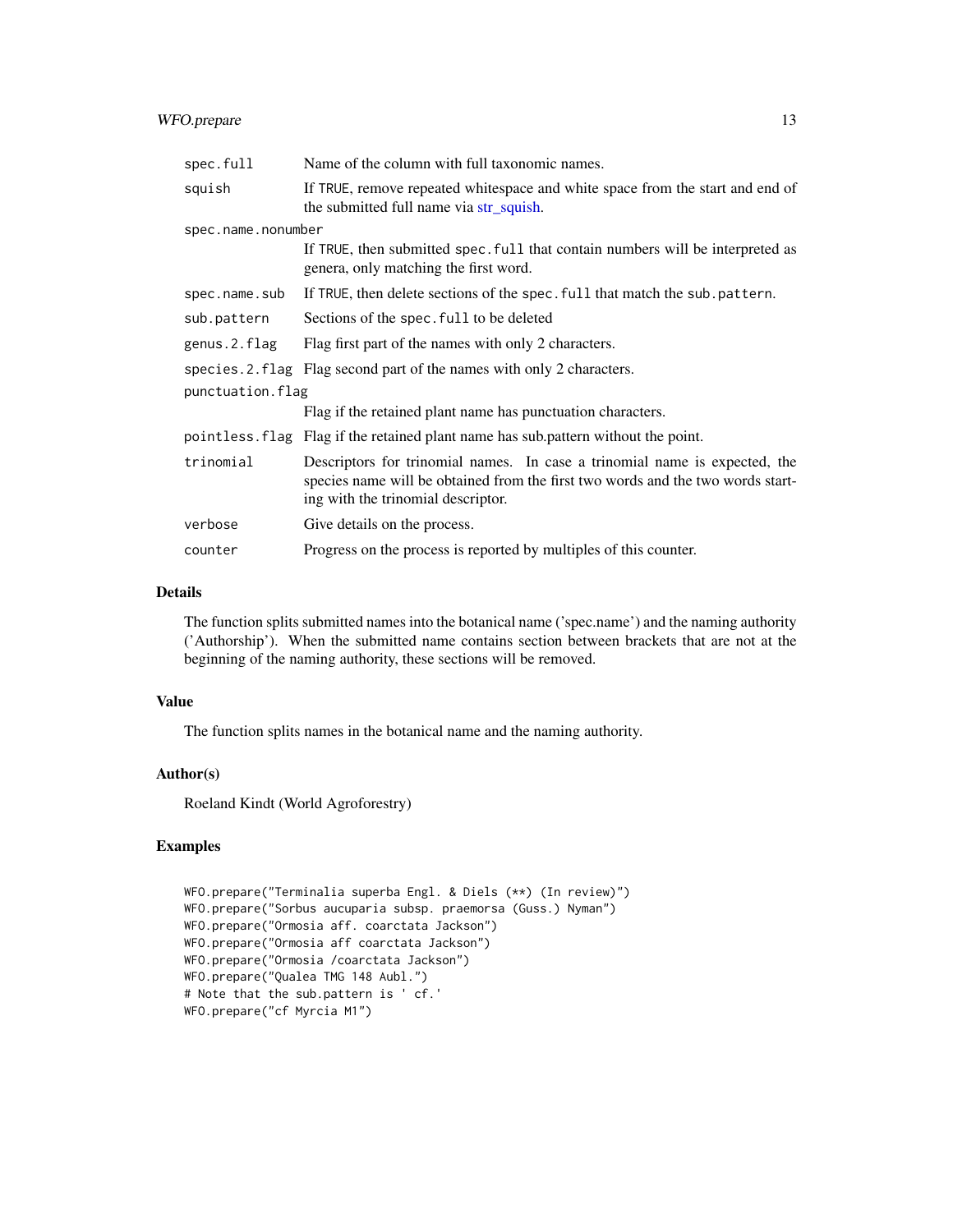<span id="page-13-0"></span>

#### Description

The function remembers where the Taxonomic Backbone data was downloaded to. In case that no arguments are specified, then data.frame WFO.data will contain the previously specified Taxonomic Backbone data.

#### Usage

```
WFO.download(WFO.url =
"http://104.198.143.165/files/WFO_Backbone/_WFOCompleteBackbone/WFO_Backbone.zip",
save.dir = getwd(), WFO.remember = TRUE, ...)
WFO.remember(WFO.file = NULL, WFO.data = "WFO.data", WFO.pos = 1)
```
#### Arguments

| WFO.url      | Hyperlink to the download from the World Flora Online.           |
|--------------|------------------------------------------------------------------|
| save.dir     | Directory where the file will be downloaded and unzipped.        |
| WFO.remember | Remember the location of the file for WFO. remember.             |
| $\ddotsc$    | Other arguments for <b>download</b> .file.                       |
| WFO.file     | File path to the Taxonomic Backbone data ('classification.txt'). |
| WFO.data     | Name of data set to be used by other WorldFlora functions.       |
| WFO.pos      | Argument pos as in assign.                                       |

#### Details

These functions avoid that a user needs to reload and re-specify the location of the Taxonomic Backbone data that was previously downloaded from the World Flora Online website. The location is saved in a text file in the 'etc' directory of the WorldFlora directory.

# Value

The function remembers the local location of the Taxonomic Backbone data.

#### Author(s)

Roeland Kindt (World Agroforestry)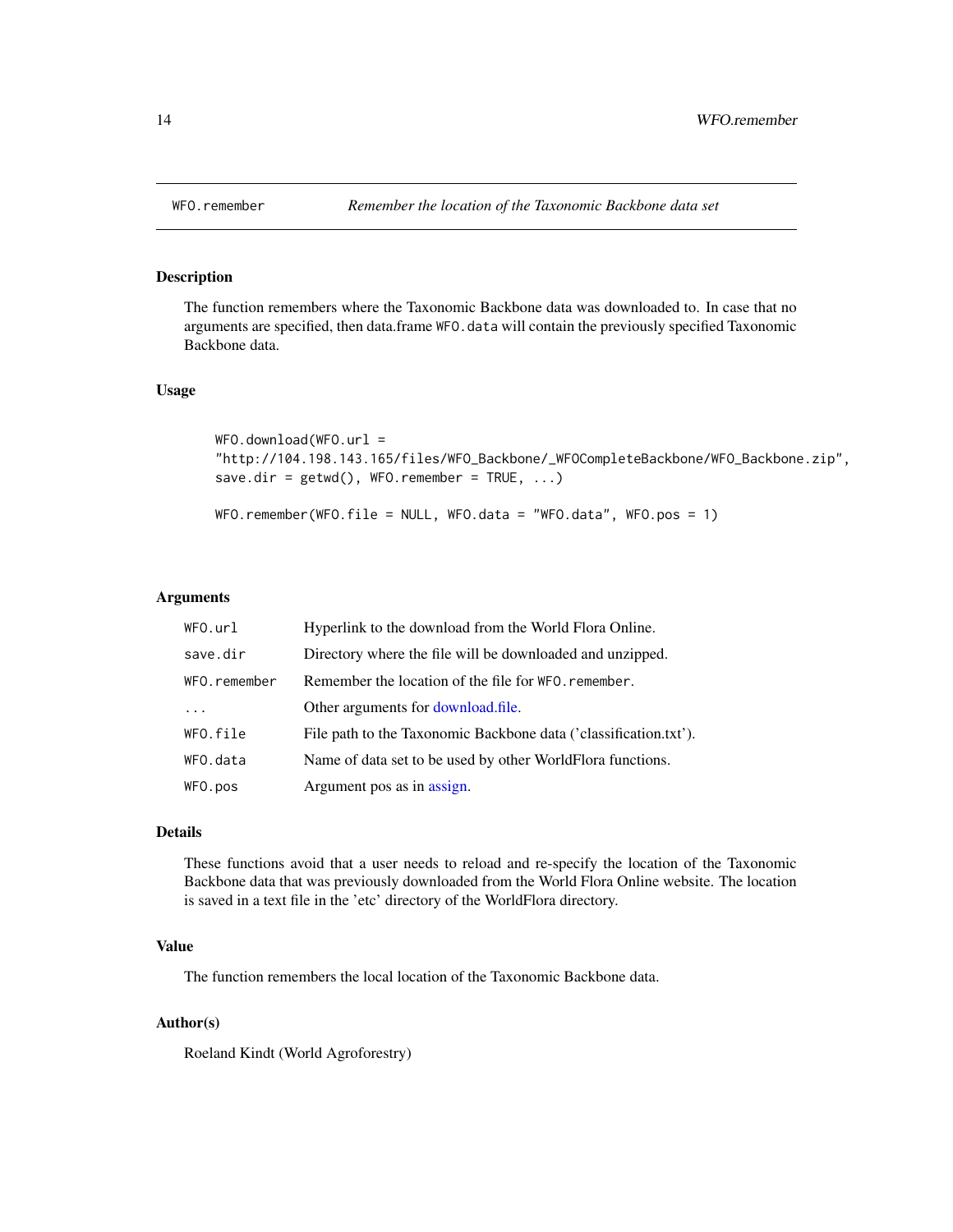# WFO.remember 15

# Examples

## Not run:

# change the working directory setwd(choose.dir())

# download the Taxonomic Backbone data WFO.download()

# remember the previous download and avail the data as 'WFO.data' WFO.remember()

# check WFO.match("Faidherbia albida", WFO.data=WFO.data)

## End(Not run)